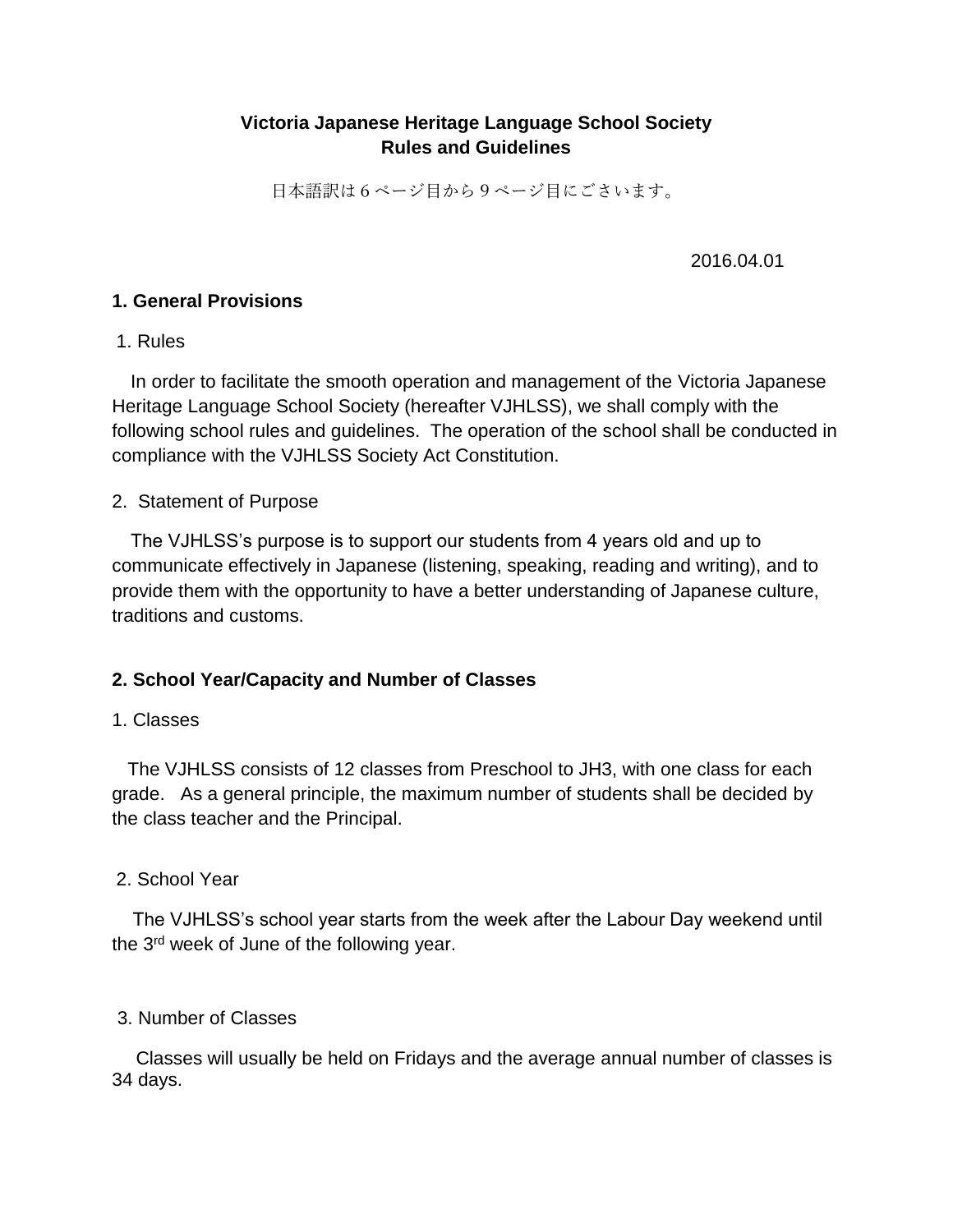#### 4. Cancellation of Classes

 Classes may be cancelled in times of emergency, disaster, extreme weather or if the Board and the teachers decide it's necessary. Students' parents will be notified of the cancellation by mass email, etc.

## **3. Enrollment/Withdrawal/Expulsion/Suspension/Re-admission/Graduation**

## 1. Admission

 The admission of the student shall be decided under the judgement of the Board of Directors after a discussion with the teachers.

## 2. Qualifications

 The student must be toilet-trained, must possess an age-appropriate understanding of the Japanese language and must be able to follow the teacher's basic instructions. If these criteria cannot be met, regardless of the class level, the student will be considered to require special assistance during the class and the school must be notified of this requirement by the parents. The school shall decide whether the student will be qualified for enrollment after an interview and assessment. Depending on the result of this interview/assessment, a support worker who supports the student in and outside of the class and who assists him/her with homework, or an assistant who specializes in special needs and speaks and understands Japanese must be arranged by the student's parents to support the student during the class after consulting with the Principal and the Board.

To be qualified for the preschool class, the student must be 4 years old by the end of December of the school year.

## 3. Admission/Application

 The application process includes filling in the required documents and submitting them to the Board of Directors with a cheque for the membership and tuition fees. This is the same for the re-admission process. The required documents are: the application form, a cheque, the medical waiver form, and the consent form. Those students whose parents read and understand the School Rules and Guidelines and the VJHLSS Society Act and sign the documents shall be admitted to the school.

#### 4. Class Level

 As a principle, the class level shall be determined based on the grade the student's in at their local school. However, in special circumstances, the Board and the teachers may decide on the level fit to the student, based on their academic abilities and their development level. Also, there may be some cases in which the student will be given an interview and assessment by the Board, Principal, and teachers or asked to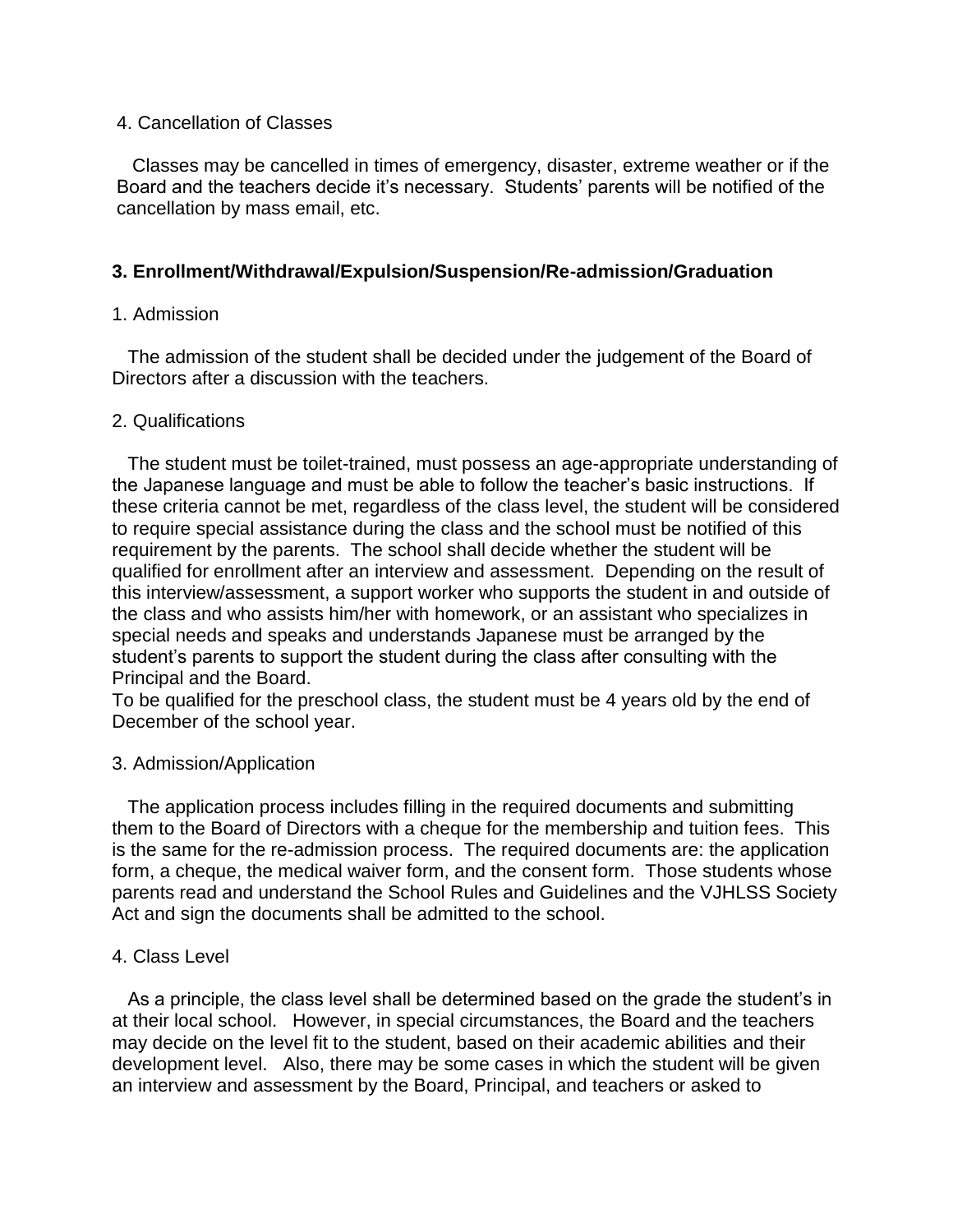participate in a trial session to determine the level of Japanese which fits their development the best.

#### 5. Trial session

 Those who request a trial session before the enrollment shall fill in the specified form and submit it to the Board of Directors to receive a free trial for the first class.

#### 6. Withdrawal

 A parent or guardian may withdraw their child by notifying the Board by filling in the withdrawal form and submitting it to the Board. Withdrawal can be done at any time; however, the student shall be considered as present until the withdrawal form is officially submitted to the Board. Upon withdrawal, the parent must notify the Board of Directors and the class teacher. Refer to the refund policy on our website for the details of the tuition refund.

## 7. Disciplinary Measures

 The disciplinary measures include advice as to expected conduct, verbal and written reprimands, suspensions and expulsion. If the student repeatedly violates the school rules and class rules regardless of the admonishment by the Principal and the class teacher, a parent conference may be required and additional disciplinary steps may be administered by the Board and the Principal, in order to facilitate the healthy operation of the school and to establish a safe environment for our students. In addition, if no improvement is seen after a suspension from school, the Board and the Principal may expel the student after several parent conferences.

 Suspension/Expulsion may take place if the student conducts one of the following offenses and the Board and the Principal see no improvement after taking several remedial measures. Unacceptable behaviours include:

a. Physical violence, harassment and threats to other students, teachers and assistant teachers.

b. Lack of motivation to learn, and actions that interfere with the learning of other students.

c. Actions that prevent the school from renting the school space, such as causing damage to the rental property and equipment.

d. Actions that threaten the order and morale of the school, and are contrary to the role of the students.

(Example: Illegal conduct, bullying, creating unsafe conditions)

e. Other conduct and behaviours that are considered equivalent to the above mentioned violations.

The same refund policy (refer to the VJHLSS website) shall apply to those who are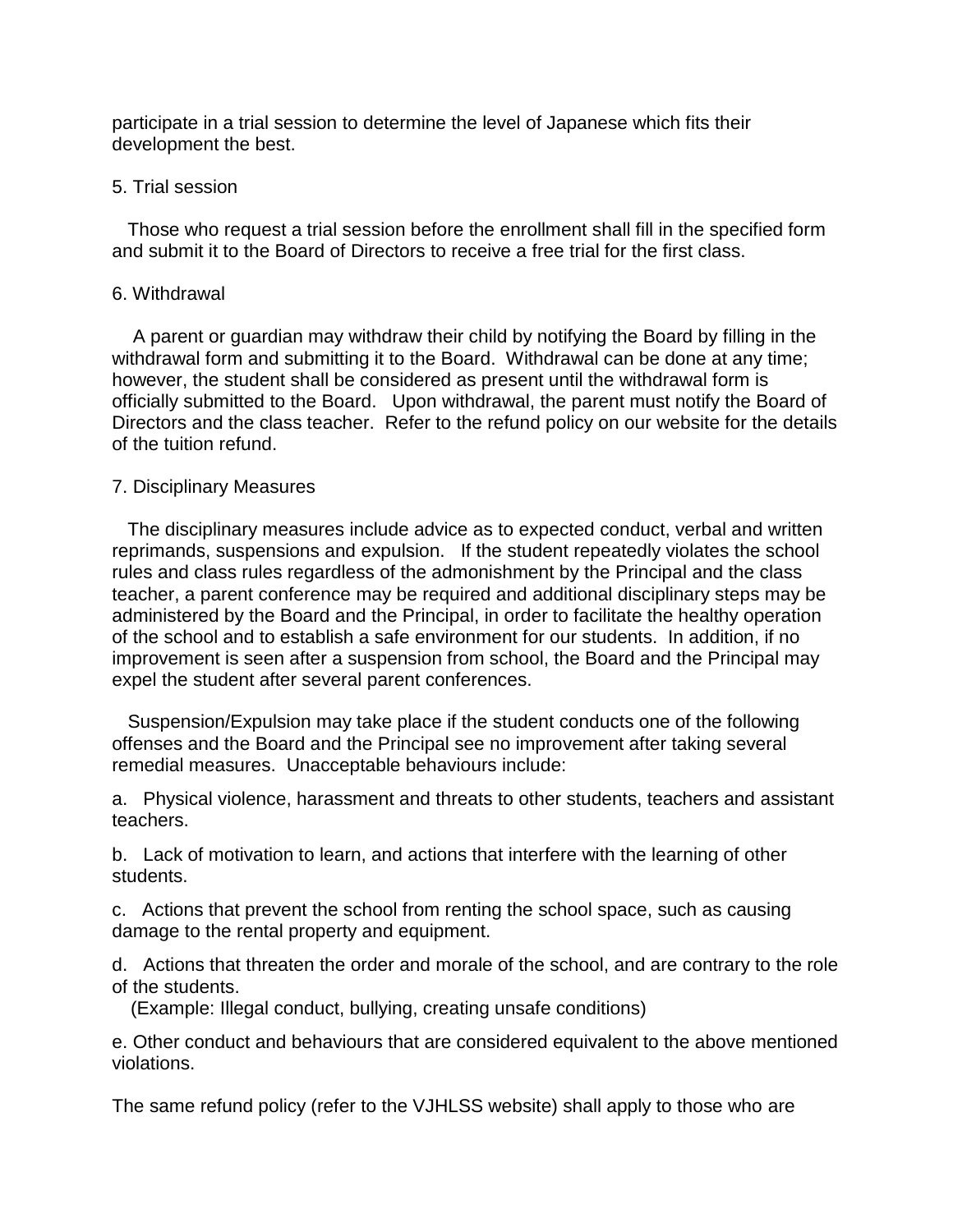expelled from the school, and the date of withdrawal shall be regarded as the day of expulsion.

#### 8. Re-admission

A parent or guardian who wishes to re-admit their child for a future term must fill in the specified application form and submit the required documents to the Board of Directors.

However, the student who was expelled from the school shall be required to have a meeting with the Principal and the Board, and shall only be accepted if considered readmissible.

#### 9. Graduation

Graduation shall be determined by the successful completion of the 12<sup>th</sup> level of the school, and the student must be present at the end of the school year. All the graduating students shall receive a graduation certificate. The JH3 students who are qualified to graduate are required to have studied in our JH class for more than a year and are scheduled to graduate or are certified to graduate from their local high school. The graduation certificate shall be presented at the graduation ceremony at the end of the school year.

#### 10. Expenses

 The members are required to pay the membership fee, tuition, text books and photocopies, etc.

## **4. Principal, Teachers and the Board of Directors**

## 1. Principal

The Principal is responsible for school affairs, and monitoring and providing guidance to the teachers.

## 2. Teachers

 Teachers are responsible for the education of students. The details in relation to hiring, job description, duties and salaries of the teachers shall be stated in a separate document.

#### 3. Assistant Teachers

The primary duty of assistant teachers is providing support for the classroom teacher during class, and is not responsible for providing personal support for students' behaviour or actions.

## 4. Board of Directors

The primary duty of the Board of Directors is the smooth operation of the school. This shall be conducted based on the idea that the Board members, Principal, teachers and parents will work together to establish and maintain a safe, caring and orderly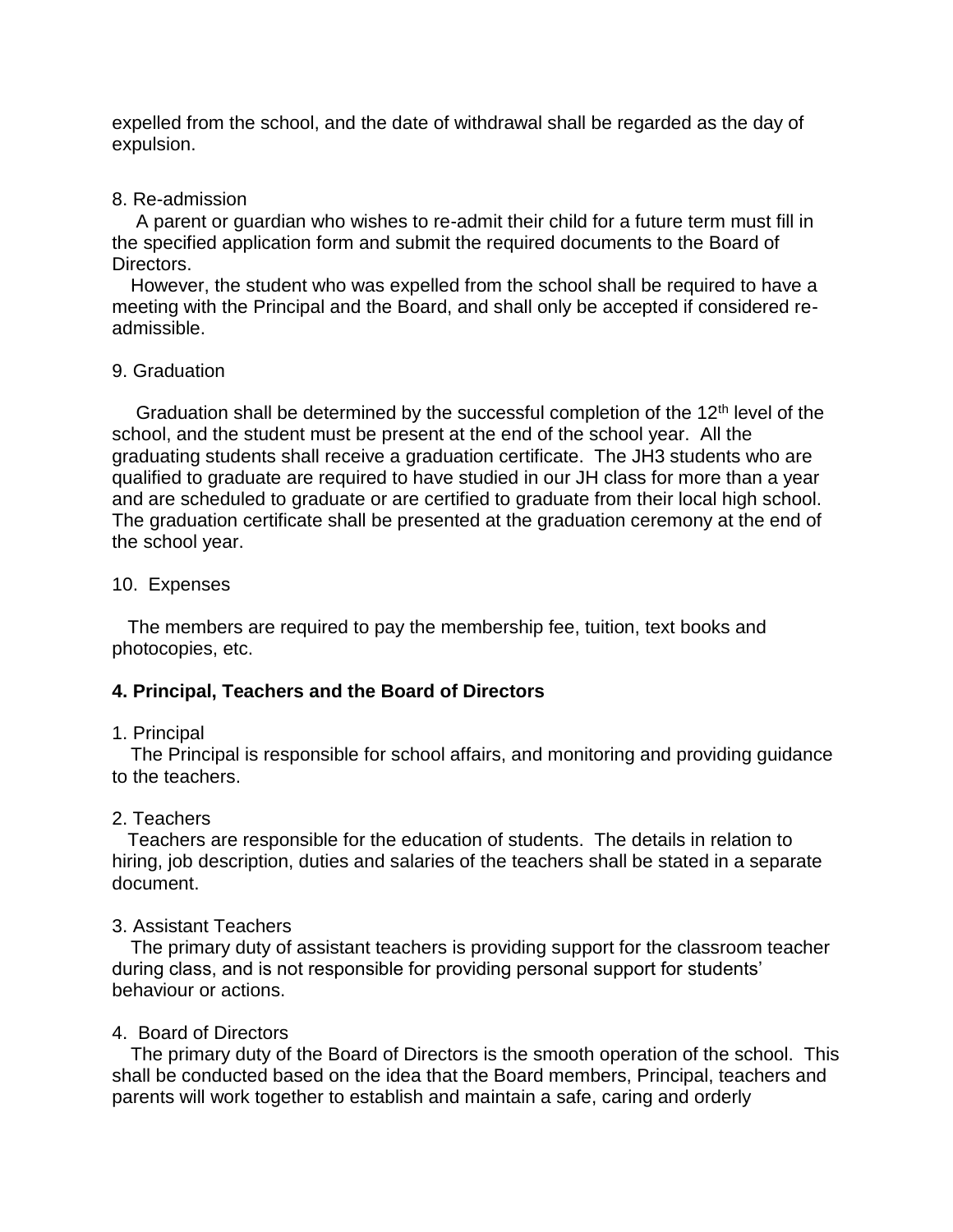environment for the purpose of learning for all students. The election, job description, duties, and other detailed regulations of the Board of Directors are stated in the VJHLSS Society Act.

# **5. Revisions**

1. In keeping with the spirit of collaboration, proposed revisions to the VJHLSS Rules and Guidelines must be approved by the Board of Directors, Teachers and Parents. The Board and Teachers will review proposed revisions and will communicate the proposed revisions with a recommendation (approve or do not approve), to parents by email using the school distribution list. Parents will have 7 days to comment. Where no substantive comments are received, the recommendation of the Board and Teachers will be deemed accepted.

[Supplementary provision]

1. The VJHLSS Rules and Guidelines shall be effective as of April 1st, 2016.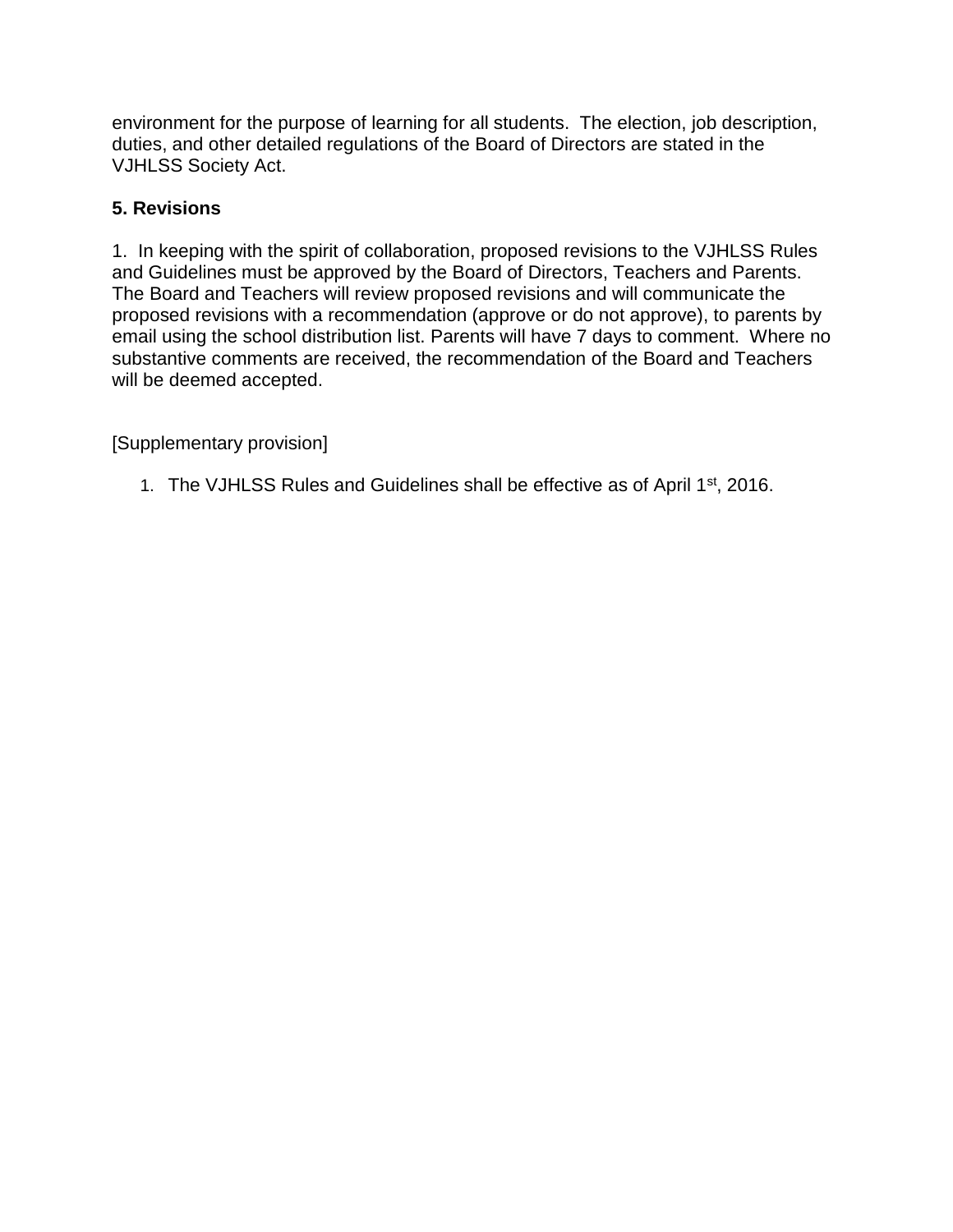#### 2016.04.01

#### 第1章 総則

第1条 規定

ビクトリアヘリテッジ日本語学校(以下、本校という)の管理運営にあたり学校校則を定め る。また、ビクトリアヘリテッジ日本語学校の運営については、別紙の会則 (VJHLSS Society Act Constitution)に基づいて行われるものとする。

第2条 目的

本校は、4歳からの子供を対象に、日本語を聞く、話す、読む、書く力をつけ、日本の文 化、行事、習慣を紹介することで日本語への総合理解を高めることを目的とする。

第2章 学年・定員及び授業日

第1条 学年

本校は、プリスクールから中高3までの12学年をもって構成し、原則として学年毎に学級 を編制する。クラスの定員は、各クラス担任と校長が相談し定めるものとする。

第2条 学年度

本校の学年度は、毎年 9 月レイバーデイの週から翌年 6 月第 3 週目までとする。

第3条 授業日及び回数

授業日は基本的に金曜日とし、年間授業回数は34回前後とする。

第4条 臨時休校

 非常災害、異常気象など急迫した事情がある場合、または理事会と教師会が必要と判断した 場合には、臨時に休校あるいは授業を行わないことがある。なお、臨時休校の場合は、保護者 に一斉メールなどで連絡される。

第3章 入学・退学・停学・再入学・卒業

第1条 入学許可

生徒の入学許可は、理事会の判断と責任の下で教師との相談をもとに行う。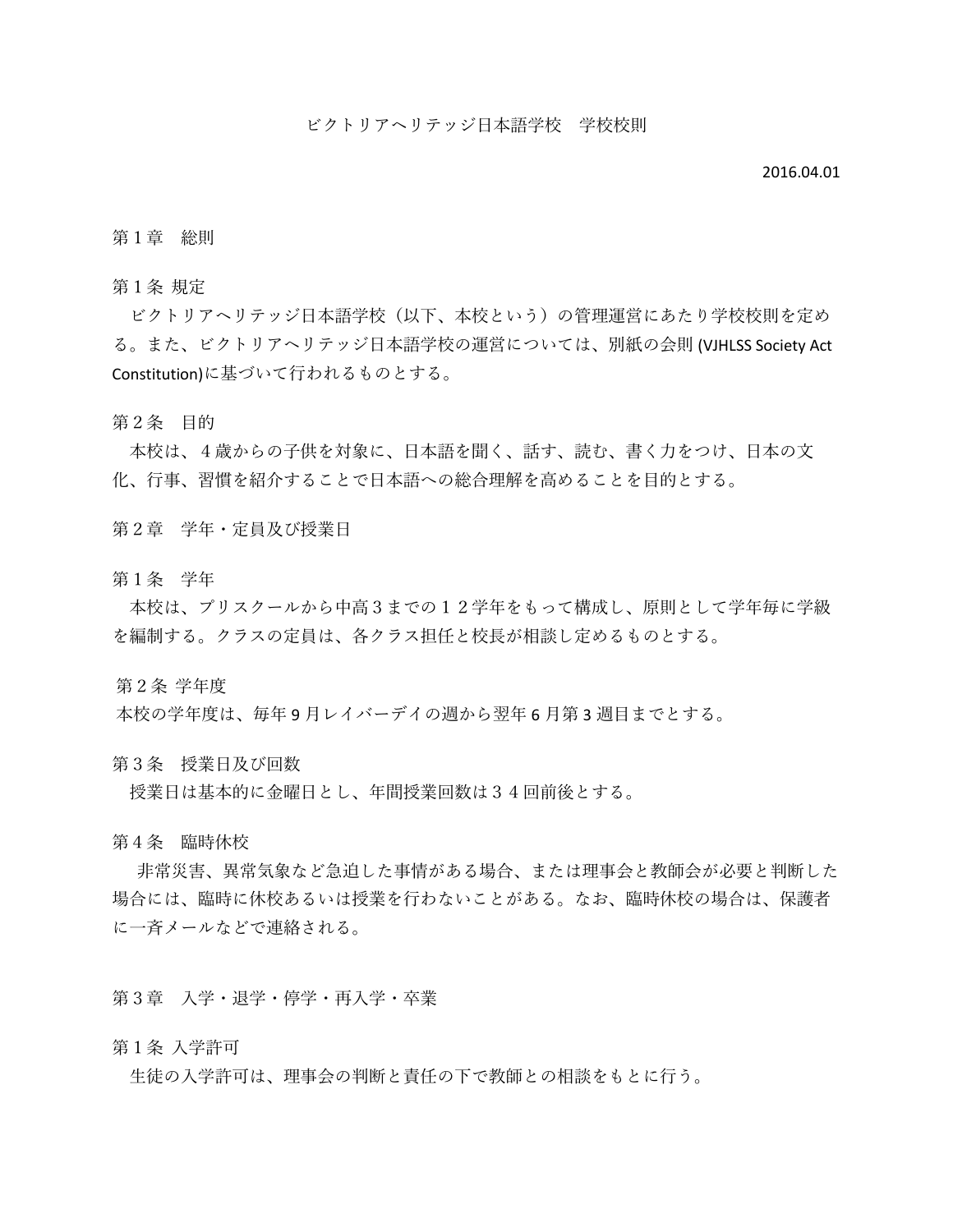第2条 入学資格

 トイレトレーニングを完了していること、クラスのレベルにあった日本語を理解できるこ とを基本とし、教師の指示に従って基本的な行動ができる判断力を有するものとする。もし有 しない場合は、クラスレベルに関係なく、生徒が授業中に特別な補助を必要とするとみなし、 保護者はその旨を学校側に通知することを義務とする。その後、学校側はコンサルティングに 基づき、相互理解の元、受入可否の通知を行うものとする。場合により、保護者によって雇用 された日本語を話し、理解できるサポーター(クラス内外や宿題をサポートする人材)やスペ シャルニーズを専門とする特別アシスタントを常につけることにより、受け入れ可能性の場合 もあり得る。入学プリクラス入学資格を有する者は、当該年度の12月末時点で満4歳に達し ているものとする。

第3条 入学手続き

本校に入学の場合は、所定の用紙に記入の上、理事会に提出するものとし、年会費及び授業 料を支払うものとする。再入学の場合も、これと同様とする。入学手続き申請書には、申込 書、小切手、メディカルフォーム、コンセントフォームが含まれる。学校で定められた校則、 会則を熟読し、合意した上で上記書類に署名した保護者の生徒のみ、入学が許可される。 第4条 学年の決定

学年は、原則として現地校での学齢に基づくが、特別の事情がある場合は理事会と教師で協 議し、学年を生徒の学力・発達などの状況に応じて判断することがある。なお、入学前に、理 事会、校長と教師による面接および体験入学を踏まえて発達に即した日本語での学習の可能性 を調査することもある。

#### 第5条 見学

入学前に見学を希望する場合には、所定の用紙に記入の上、理事会へ提出するものとし、こ の場合授業料を徴収しないこととする。なお、見学は1回までとする。

第6条 退学

本校の退学にあたっては、所定の用紙に記入の上、理事会に提出する。

 退学は随時できるが、退学届を提出するまでは在学とみなす。なお、退学に際しては、退学す る生徒の保護者が、理事会役員、担任へ連絡するものとする。授業料の返金については別途定 める。

第7条 懲戒規定

懲戒処分は訓告、停学及び退学とする。生徒が、数次にわたる校長、もしくは担任教師の訓告 にもかかわらず校則、クラスでの決まり事項を守ることができない等の場合は、当該保護者と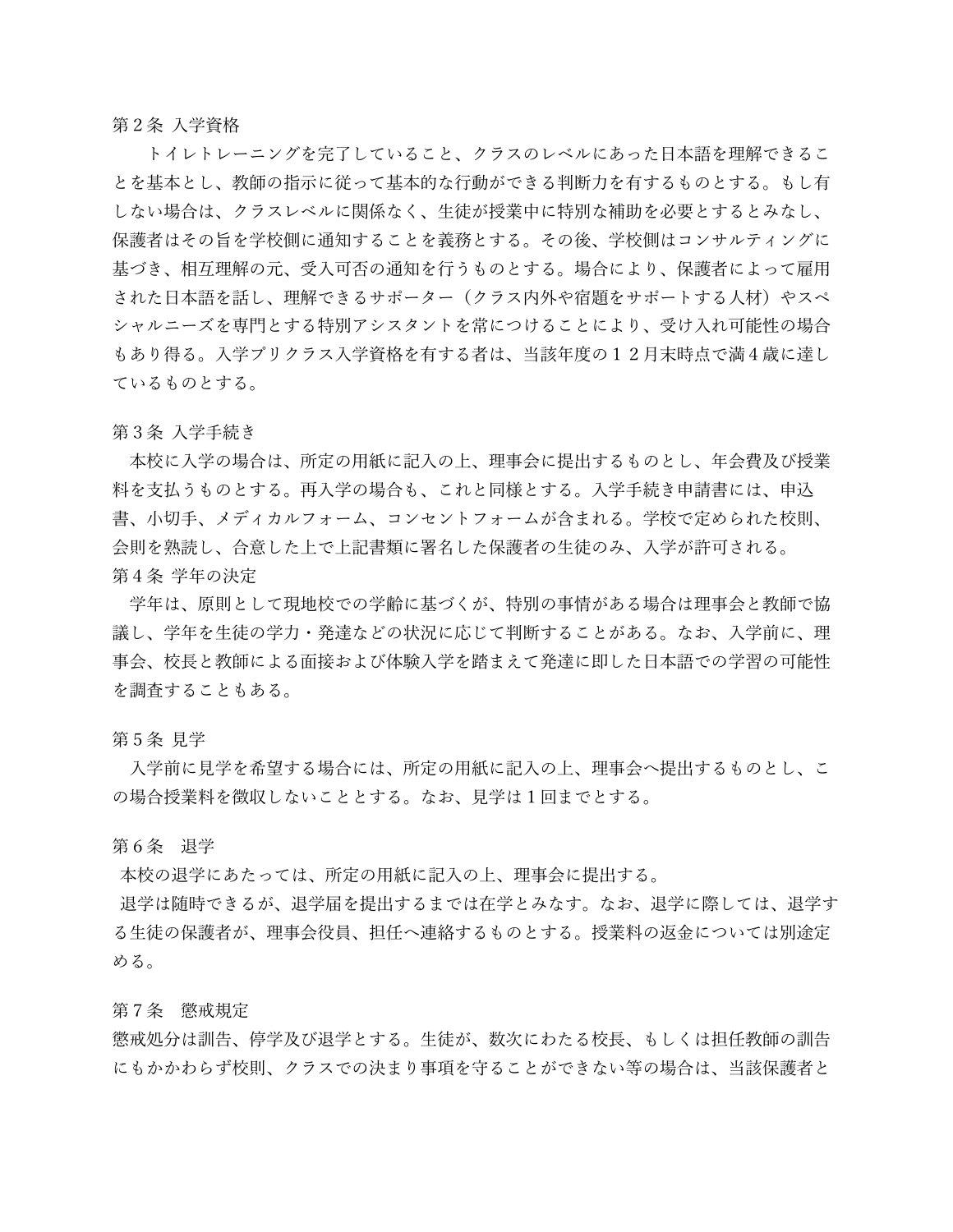協議のうえ、理事会と校長が本校の健全なる運営、生徒の安全の確保のため、懲戒処分を命じ ることがある。

また、停学処分後も改善がみられぬ場合は、当該保護者と協議の上、理事会と校長が退学処 分を命じることがある。

停学/退学処分は、次の各項のひとつに該当し、かつ数次にわたる指導後も改善の見込みがない と判断される者に対して行うものとする。

- ア、他生徒あるいは教師、アシスタントに対し暴力行為をする者。
- イ、学習意欲に欠け、授業を妨げる行為を繰り返す者。
- ウ、借用校舎の建物、器物破損等、借用を妨げるような行為をする者。
- エ、学校の秩序を乱し、生徒としての本分に反した者。
	- (例:違法行為、いじめ、危険な行動など)
- オ、その他全各項に順ずる程度の、特に不都合な行為があった者。

また、懲戒退学者に対する授業料の返金は、退学と決まった時点が退学の連絡とみなし、以降 通常退学と同様に処理をすることとする。

第8条 再入学

再入学の場合は、所定の用紙に記入し、理事会へ提出するものとする。

なお、理事会と校長に退学を命じられた者の再入学は、当該生徒および保護者が面接を受 け、再入学を許可された場合に限り認められる。

第9条 卒業

卒業は、カナダでの学齢に基づき、学年末に本校に在籍する生徒に対して認め、卒業証書を 授与する。ただし中高3クラスについては、本校高等部に1年以上在籍し、かつ現地校ハイス クールを卒業、または卒業認定を受けた者とする。卒業証書は卒業式で授与する。

第 10 条 負担経費

生徒を本校に通学させる保護者の負担経費として、会員費、授業料、教材費(コ ピー代等を含む)、ボランティアデポジット(適応の場合のみ)を別途定める。

第4章 校長、教師、理事会員

#### 第1条 校長

校長は、校務の一部をつかさどり、所属教員を指導・監督する。